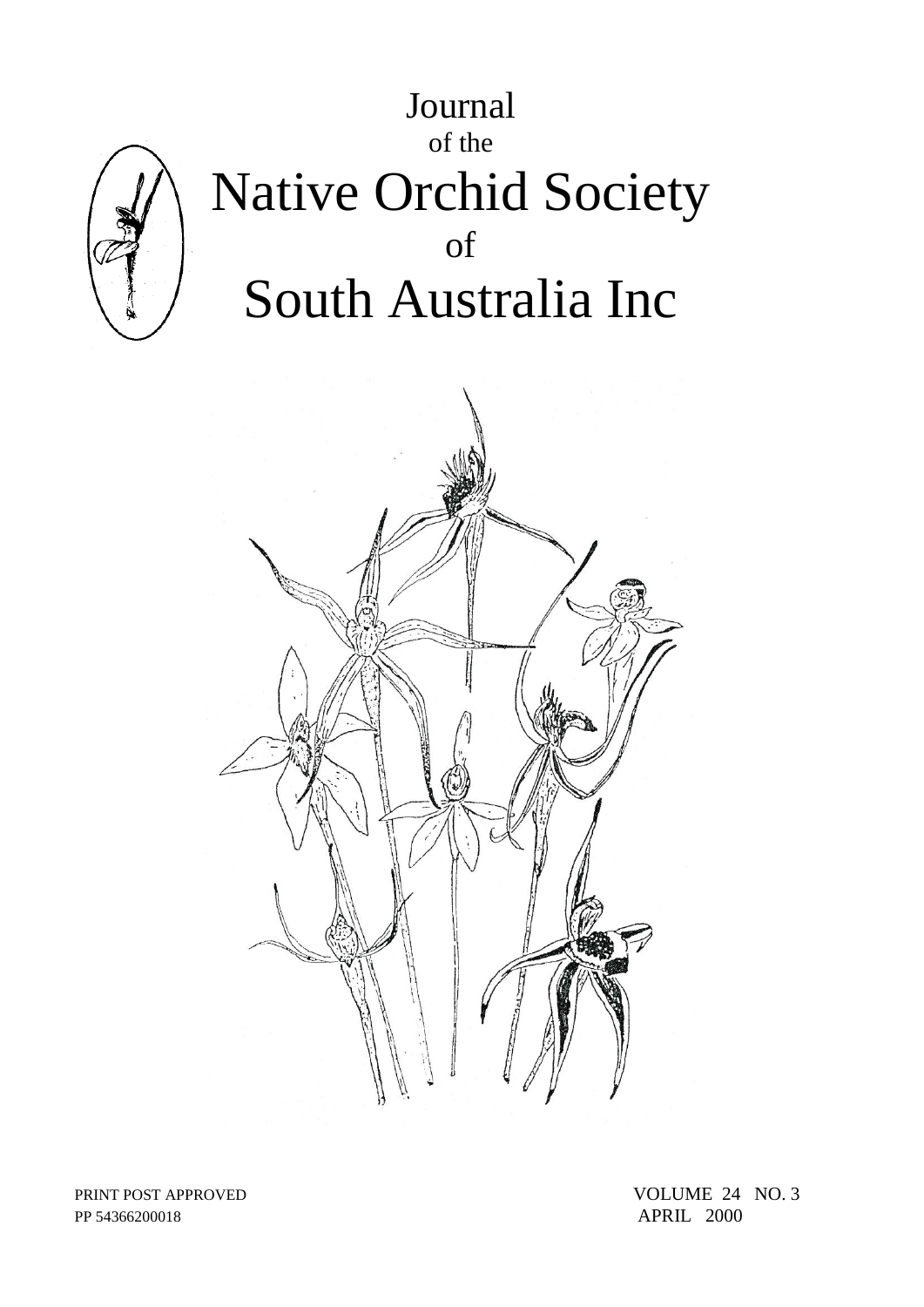# **NATIVE ORCHID SOCIETY OF SOUTH AUSTRALIA**

# **POST OFFICE BOX 565 UNLEY SOUTH AUSTRALIA 5061**

The Native Orchid Society of South Australia promotes the conservation of orchids through the preservation of natural habitat and through cultivation. Except with the documented official representation from the Management Committee no person is authorised to represent the society on any matter. All native orchids are protected plants in the wild. Their collection without written Government permit is illegal.

**PRESIDENT:**<br> **SECRETARY:**<br> **SECRETARY:**<br> **Cathy Houston** 

Cathy Houston Telephone: 82962111 Telephone: 8356 7356

## **VICE-PRESIDENT (and New members Coordinator)**

Mr David Pettifor Tel. 014095457

## **COMMITTEE**

Mr David Hirst Mrs Thelma Bridle Mr Roy Hargreaves Mr Malcolm Guy

# **EDITOR: TREASURER**

Gerry Carne Iris Freeman 118 Hewitt Avenue Toorak Gardens SA 5061 Telephone/Fax 8332 7730 E-mail *gjcarne@cobweb.com.au*

# **LIFE MEMBERS**

Mr R. Hargreaves Mr G. Carne<br>Mr J. Neshitt Mr R. Bates Mr L. Nesbitt Mr R. Robiohns Mr R Shooter Mr D. Wells

Registrar of Judges: George Nieuwenhoven Trading Table: Judy Penney

Field Trips & Conservation: Thelma Bridle Tel. 83844174<br>
Tuber Bank Coordinator: Malcolm Guy Tel. 82767350 Malcolm Guy Tel. 82767350 New Members Coordinator David Pettifor Tel. 0416 095 095

# **PATRON: Mr T.R.N. Lothian**

The Native Orchid Society of South Australia Inc. while taking all due care, take no responsibility for the loss, destruction or damage to any plants whether at shows, meetings or exhibits.

Views or opinions expressed by authors of articles within this Journal do not necessarily reflect the views or opinions of the Management. We condones the reprint of any articles if acknowledgement is given.

**Journal cost \$2 per issue. Subscription \$14 family or single.**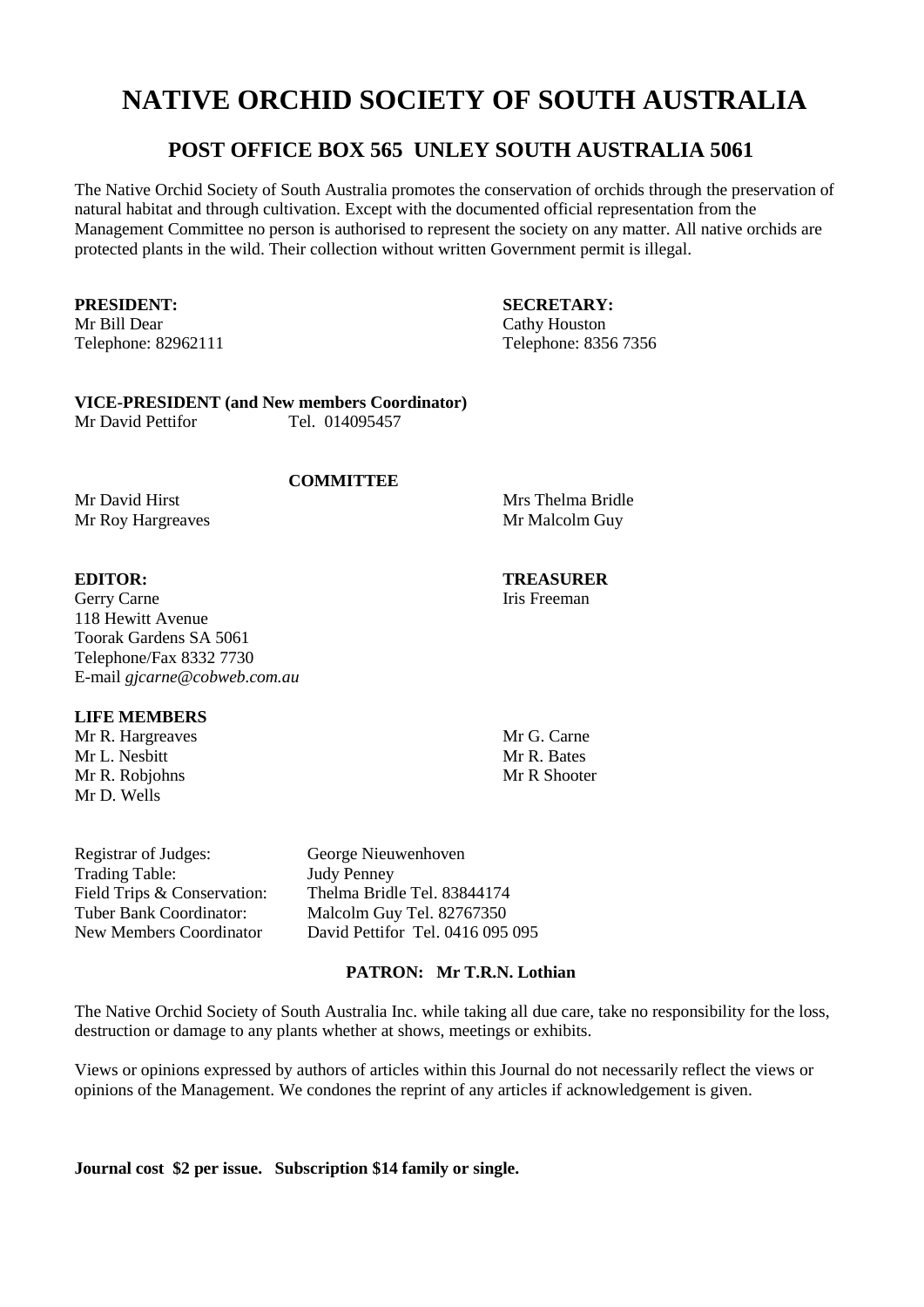# **JOURNAL OF THE NATIVE ORCHID SOCIETY OF SOUTH AUSTRALIA INC. APRIL 2000 Vol. 24 No. 3**

#### April Meeting

Tuesday, 25 April, St Matthew's Hall, Bridge Street, Kensington.Meeting starts at 8:00 p.m.. Doors to the hall will be open from 7:15 p.m. to allow Members access to the Library and Trading Table. Reg Shooter will be speaking about AustralianCymbidiums and Kevin Western will be speaking about Dockrillia.These two genera are perhaps Australia's most interesting epiphytic orchid groups. Yes, this is ANZAC Day and a time to remember, to be very proud, and to count our many blessings.

#### CONTENTS THIS JOURNAL

Title Author Page

|                  | 21 |
|------------------|----|
|                  | 21 |
|                  | 22 |
|                  | 22 |
|                  | 23 |
| Reg Shooter      | 23 |
| <b>Bob Bates</b> | 26 |
| Gerry Carne      | 26 |
| Len Field        | 27 |
| Roy Hargreaves   | 29 |
| Gerry Carne      | 30 |
|                  |    |

#### DIARY DATES

5 May Annual NOSSA Dinner at the Buckingham Arms Hotel 7:00 PM 23 May NOSSA General Meeting; Guest Speaker will be Doug Bickerton 28 May Terrestrial Study Group meeting at 6 PM 5 June World Environment Day 19-20 August Yorke Peninsula Field Trip 16- 17 September N.O.S.S.A. Spring Show at St Peters 5-8 October 4th Australasian Native Orchid Conference and Show Melbourne 5-6 November Wetland Conservation Awareness - Mount Compass (details in later Journal) 2001 International Year of Volunteers

NEXT MONTH'S FIELD TRIPS

Sunday 30<sup>th</sup> April, Spring Gully Conservation Park weeding trip. Please meet at Sevenhill at the turning to the Conservation Park at loam.

#### NEW MEMBER

The Committee and Members of the Native Orchid Society of South Australia take great pride in welcoming Dr W. K. Loftus of Adelaide as a new Member

#### NEXT COMMITTEE MEETING

Wednesday 3 May at the home of Iris Freeman. Meeting commences at 7:30 p.m.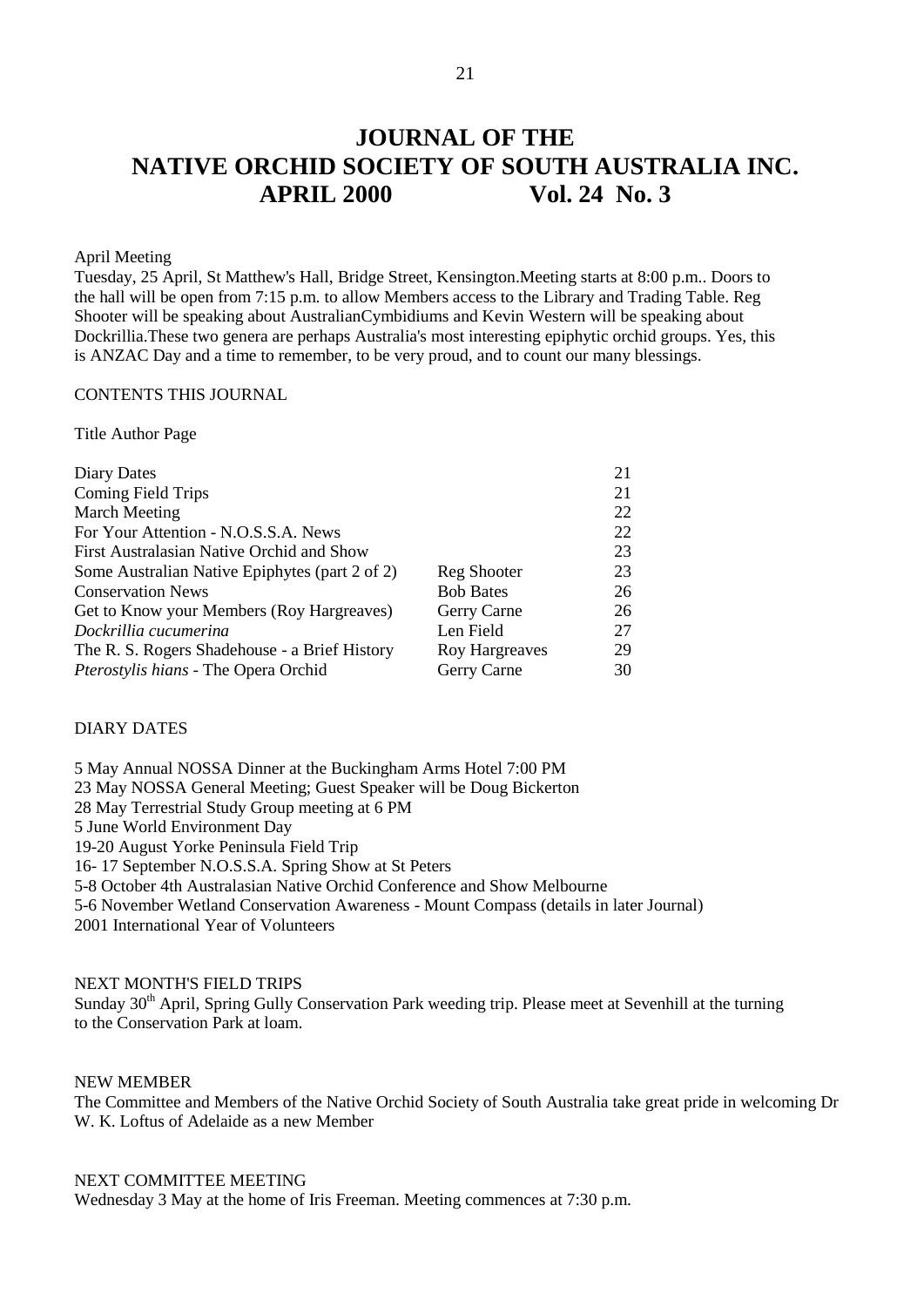#### MARCH MEETING

Life Member Bob Bates presented a most interesting and enjoyable talk which covered the *Dipodium* complex in South Australia and in addition NOSSA's recent field trip to Dutchman's Stern in the Southern Flinders Ranges. Several records for the most northerly presence of several orchid species were noted and several albino forms were seen. Breathtaking scenery, a large variety of orchid species, many not seen in the Adelaide Hills, and good company made the trip one that will not be forgotten by those who participated.

Plants Benched

Terrestrial Species: *Pterostylis furcata* (Auchope NSW), *Pterostylis bryophila, Eriochilus cucullata* (Bendigo) Epiphyte Species: *Dendrobium cucumerina*, *Bulbophyllum mcphersonii, Dendrobium kingianum*, *Dendrobium prenticei, Dendrobium bigibbum* var. *superbum, Dendrobium lithocola* (previously *Dendrobium bigibbum* subvar / forma *compactum*) Epiphyte Hybrids *Dendrobium* Superbiens var. Superbia, *Dendrobium* Aussie Victory, *Sarcochilus* Riverdene

Popular Vote Terrestrial: *Pterostylis furcata* grown by David Pettifor Popular Vote Epiphyte: *Dendrobium lithocola* grown by George Nieuwenhoven

Epiphyte Commentary: Margarie Chance Terrestrial Commentary: George Nieuwenhoven

#### FOR YOUR ATTENTION - N.O.S.S.A. NEWS

Terrestrial Study Group: The initial meeting will be held at Bob and Kerry Bate's house - 17 Carnarvon Street, Redwood Park on Sunday  $28<sup>th</sup>$  May at 6:00 PM. The discussion will be on the *Caladenia dilatata* complex and all NOSSA Members are invited, and indeed encouraged, to attend.

Have you *Pterostylis hians* (the Opera House Orchid) in your collection? ANOS is looking for seed from *Pterostylis hians*. This rare orchid species appears to be extinct in the bush. Members who have this orchid in their collection are encouraged to assist in bringing your plants to seed. If you are not certain how to go about this, please contact a Committee Member. The plan is to reintroduce the orchid into its original habitat. One of the main reasons for cultivating the less common species of orchid is to have plants/seeds that can be reintroduced should things go wrong in their natural environment. Please advise a Committee Member if you have a this orchid and we can begin planning now. See article page 30.

Northern Lofty Recovery Workshop: This has been deferred to Friday  $12<sup>th</sup>$  May. A number of invited speakers are coming from interstate - Victoria and Western Australia - to address this workshop. It is hoped that a number of NOSSA Members will be free to attend what promises to be a very interesting day. The workshop will be held at Black Hill from 9am to 4pm. An agenda will be issued prior to the meeting date. Contact Thelma Bridle (8384 4174) if you are interested.

A repeat announcement!! I would like to publish in a future Journal a listing of Top Growing Tips as put forward by our Members. Please give me a listing of your tips be it a list of one or many, be it a tip(s) specific to one species or general, terrestrial or epiphyte. See or contact Gerry Carne

Annual Dinner at the Buckingham Arms Hotel. 7:00 PM, 5 May (Friday Evening). This has always proven to be a most enjoyable and well attended social event and all Members and Partners are urged to attend. Cost is \$18.00 per head. Our Treasurer, Iris Freeman, would like a deposit of \$5.00 in order that she can make a booking.

Raffle Ticket Sellers will be rotated on a monthly basis. Many thanks to those who will be taking on the task. Malcolm Guy will co-ordinate.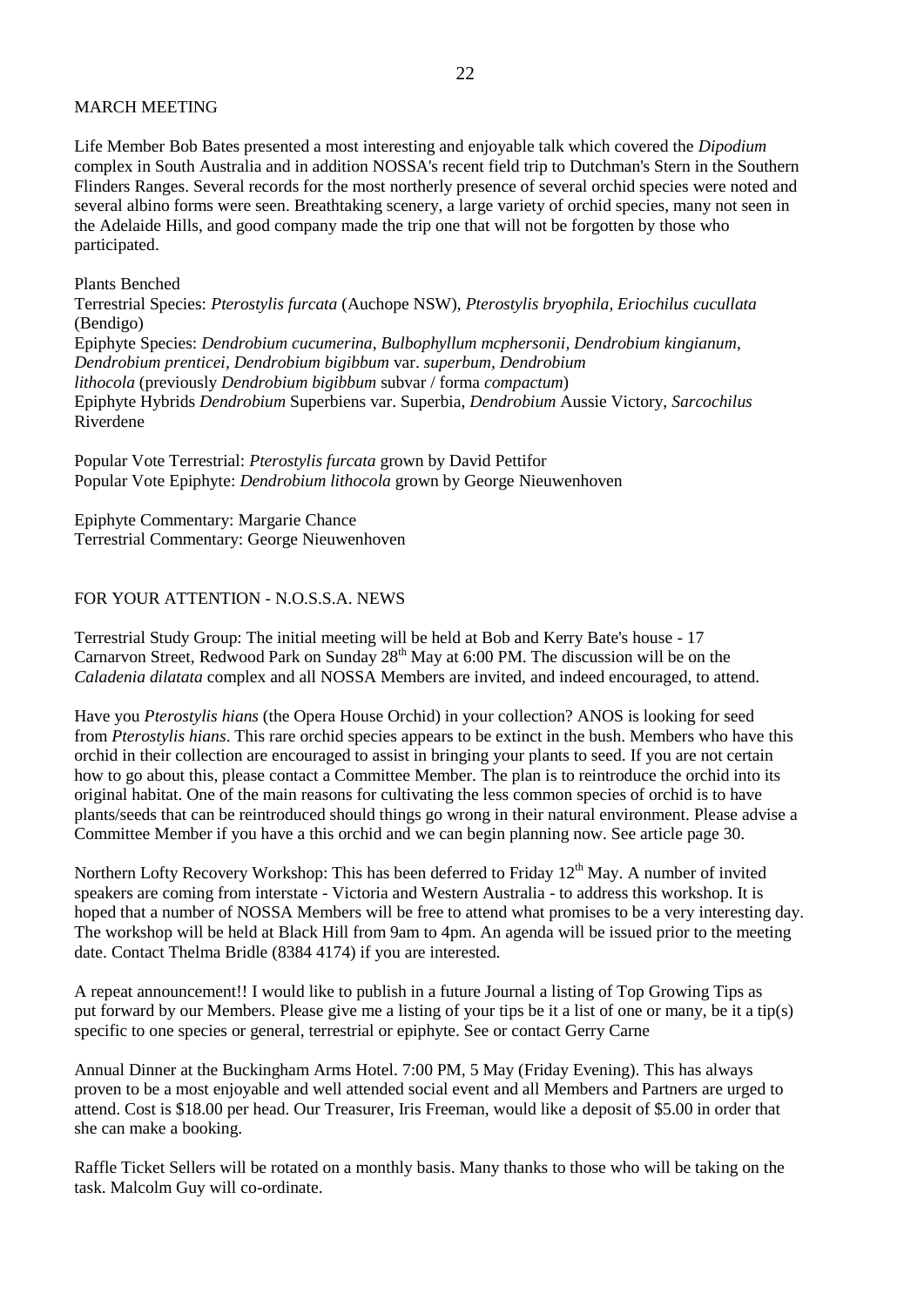Reg Shooter has started up Judging Classes. If you are interested in learning more about Australasian native orchids and their cultivation, and to become involved in judging native orchids, please contact Reg (8235 2323). A meeting is scheduled for the morning of Saturday  $27<sup>th</sup>$  May from 9:30 am. Details next Journal.

Membership Fees are due. Although all costs have risen, the membership fee will remain unchanged from last year.

Fourth Australasian Native Orchid Conference and Show Melbourne 5-9 October 2000 "Native Orchids - Our Natural Heritage"



Large Duck Orchid Caleana major

The Karralyka Centre is in Mines Road Ringwood. Melways reference 50-A-6. Judging will take place on Thursday 5 October, commencing early in the morning. The show will be open Thursday afternoon, once judging is completed and certificates and ribbons are in place. Thursday evening for the Cocktail Party which will take place in the Show and Central Display venue, Friday and Saturday from 9AM to 5pm, and on Sunday from 9:00 AM to 4:00 PM. Setup is on Wednesday 4 October from 12 Noon until 9:00 PM.

There will be an arts and crafts exhibition/competition at the Conference. Thelma and Phil Bridle are willing to transport your work to and from the show if you are unable to attend. There will also be a Photographic Competition. Photos must be entered by 5 August. Thelma has indicated that she will be able to bring submitted photos back to Adelaide.

NOSSA will have a Sales Table at the Conference, selling arts and crafts. If you have any items that you may be able to contribute, please contact Thelma. Again Thelma (and of course Phil) have agreed to transport if you are unable to attend.

A Conservation Forum will be held at the end of the Conference, probably on the Friday Evening. Once again Thelma is the contact person for this (8384 4174)

#### SOME AUSTRALIAN NATIVE EPIPHYTES Part 2 of 2 BY REG SHOOTER first published in the OCSA Bulletin (1997)

The most spectacular of the species would have to be *Dendrobium speciosum*, commonly called the Rock Lily or King Orchid. The specific epithet, speciosum, comes from the latin 'specious' meaning showy/beautiful and it certainly is that.

This is a species made up of six varieties. The botanists have recently split the one species into 6 separate species. This has not universally been accepted by the orchid fraternity and, for the purpose of this paper, I will treat it as a species with 5 varieties.

Flowers vary in colour from white through to deep yellow and are produced in profusion on long racemes. Plant form is also variable. *Dendrobium speciosum* var. *hillii* can have relatively slender pseudobulbs, up to a metre in length, while var. *pedunculatum* has short, squat pseudobulbs up to 16 cms long, with the other varieties in between. Variations make a great difference to the hybrids when used as a parent.

*Dendrobium speciosum* is not very dominant as regards flower shape or colour, as a parent, but does have the effect of increasing the flower count in its progeny. An easily grown species it requires a very open mix. Use the larger size pieces in the mix,  $1\frac{1}{2}$  - 2 cm size. A good compost is pine bark and chunks of sandstone, 50 percent of each. Squat pots are preferable. As much light as possible without sun scorching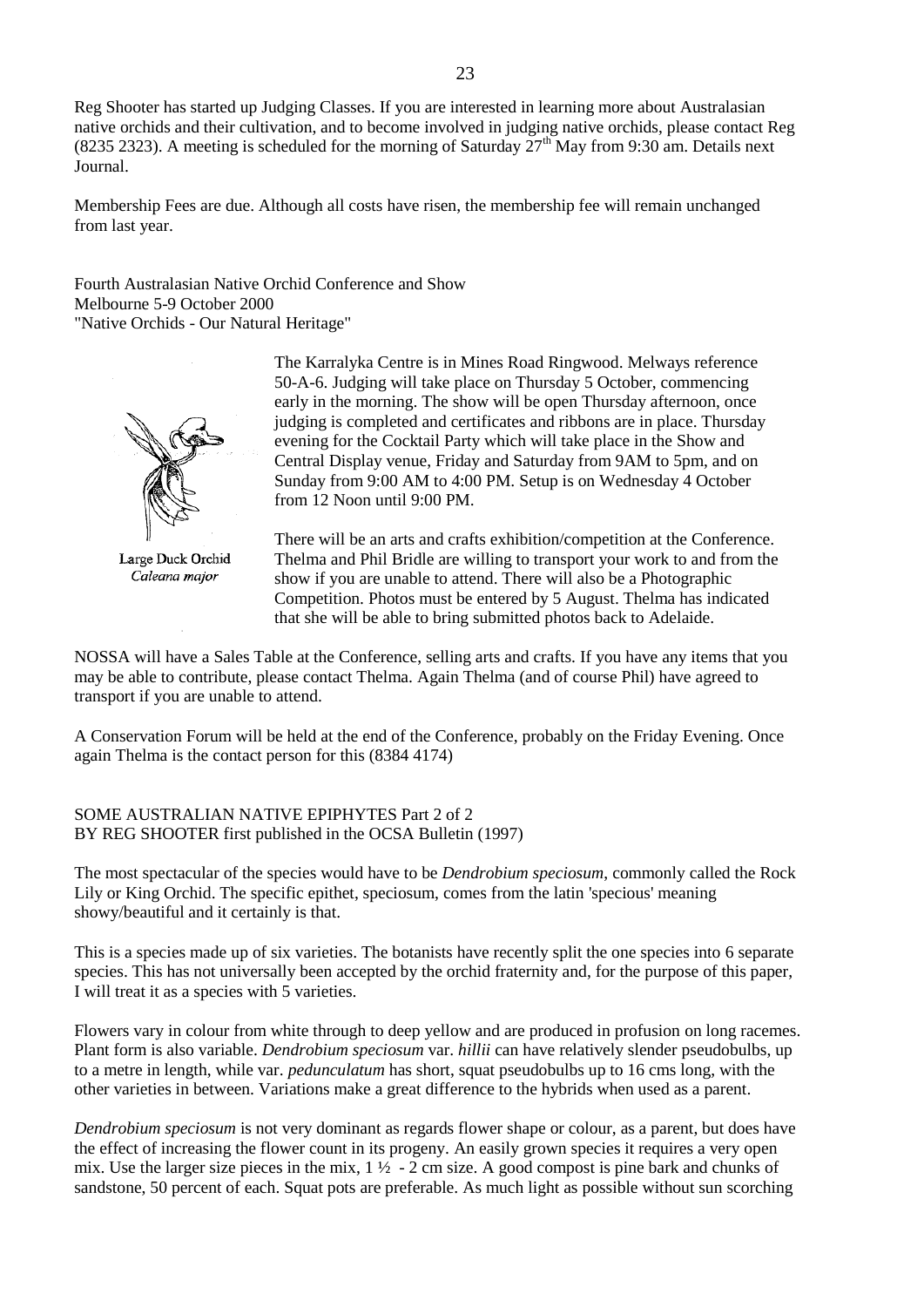during summer and, from April to September, full light with no shade. This helps the pseudobulbs ripen and mature prior to flowering in the spring.

Another species closely related to *Dendrobium speciosum* is *Dendrobium kingianum*.

Its natural habitat is growing on rocks, rarely on trees, from southern New South Wales to central Queensland. Its common name is the Pink Rock Lily. It was named after Captain King, one of the early plant collectors, who was the son of Philip King, Governor of New South Wales.

*Dendrobium kingianum* is very dominant in size, shape and colour of flower when used in hybridizing. Even after several generations the colour will come through in the progeny.

It is very variable in colour, ranging from pure white through pink to deep red, with some having all three colours in them.

Probably the easiest of the native orchids to grow, do not over-pot. Use squat pots or terra-cotta saucers. Prevent over-watering. This species is most intolerant of constantly wet roots. It requires high light (50% shade) and plenty of air movement. Leaves should have a purplish tinge if getting enough light.

The third species, *Dendrobium falcorostrum*, is probably the most difficult of the species I am discussing to grow in South Australia, although, with attention to detail, they can be grown into large floriferous plants.

The common name is the Beech Orchid, so called because it is found high up on the Antarctic Beech trees at altitudes of over 800 metres, where it regularly experiences snow, high winds and near freezing conditions of high humidity. It is obvious why it can be so difficult to grow in South Australia. However, orchids are very adaptable and if conditions of cool humidity can be provided, such as is found under the leaves of mature cymbidiums for instance, it is possible to produce plants carrying crystalline, white, highly perfumed flowers of great beauty.

In a nutshell, *Dendrobium falcorostrum* requires lots of fresh moving air, plenty of water when in active growth and cool humid conditions at all times. It will not tolerate hot humid conditions, but will accept temperatures down to 0°C.



*Dendrobium tetragonum*, from the latin tetra  $=$  4 and gonia  $=$  angled, meaning four-sided pseudobulbs, are pendulous in habit and this is one species that is best grown on a mount of durable material such as a piece of tea tree log. This means that in warmer months, strict attention must be given to watering to prevent the roots dehydrating. This can be quite time consuming and one way this can be overcome is by the use of terracotta pots in the following manner.

Take a 10 cm clay pot, carefully enlarge the drain-hole in the bottom to about 3 cm wide, then pass the roots of Dendrobium tetragonum through the bottom of the pot - from the outside - so that the roots are spread inside the pot and the orchid is hanging from the pot. Place some larger pieces of bark over the roots to anchor the plant, then top up with a freedraining mix. Place a wire or line around the pot under the raised lip and suspend it high up in the shade-house. In this way it can be watered with the rest of the collection.

*Dendrobium tetragonum* has three varieties, but only two are seen in a regular basis. *Dendrobium tetragonum* var *tetragonum* has rather small pseudobulbs, about 30 cm long, bearing up to 5 fragrant, starry flowers which vary in colour from green to yellow with more or less brown to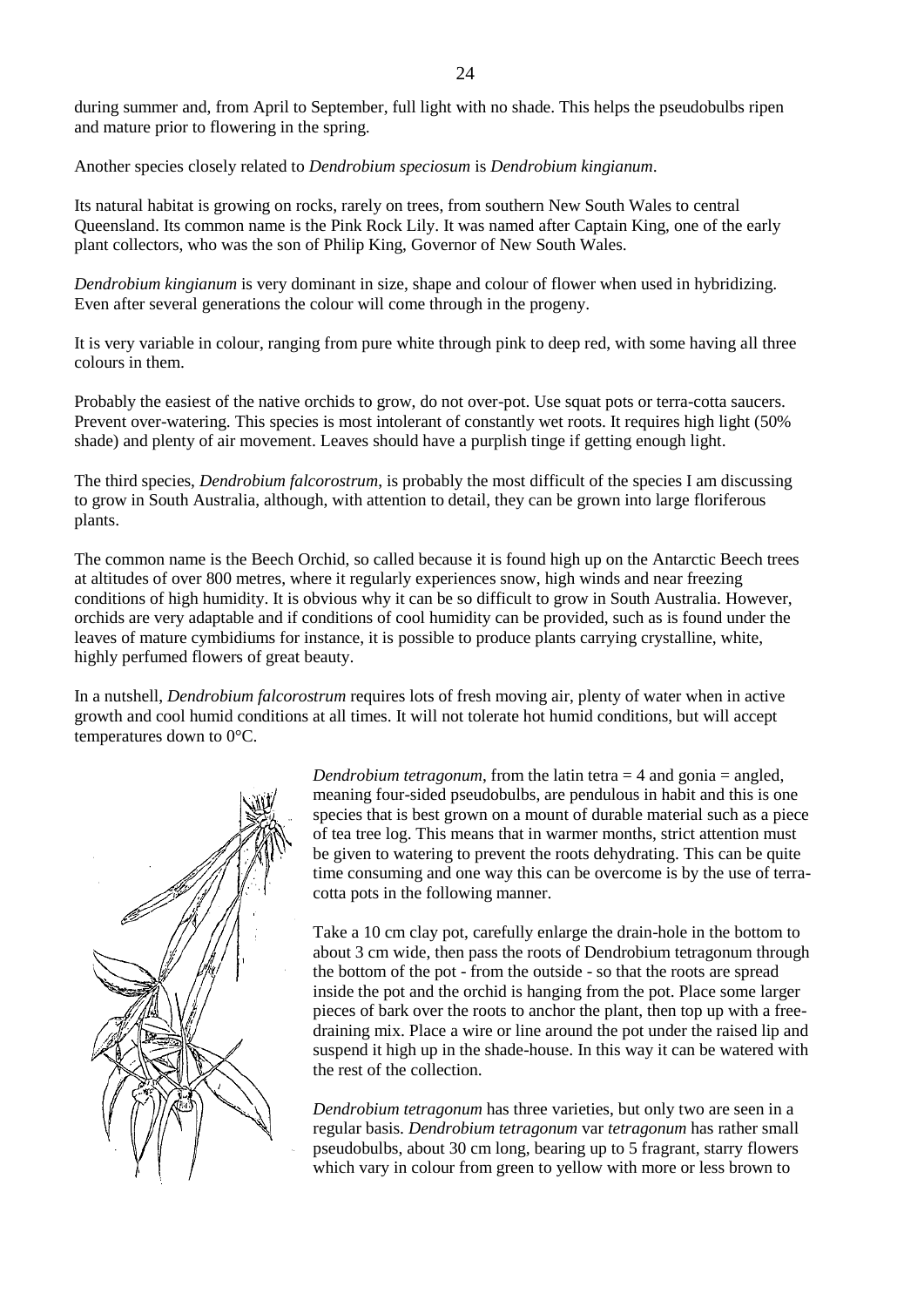reddish purple blotches, whereas *Dendrobium tetragonum* var. *giganteum* has bulbs up to 50 cm long , carrying up to five flowers of similar colouration, but are much larger, up to 9 cm long. This is the variety that has been used extensively in hybridising to produce some stunning progeny.

The final species I wish to discuss is not very often seen here in South Australia, but is significant in that it has been used quite a lot in hybridising. It is *Dendrobium fleckeri*. It is a tropical species but grows at high altitudes so adapts quite readily to conditions in South Australia.

It is named after Hugo Flecker, who collected it from Mount Barlle Frere as recently as 1937.

It is a beautifully shaped and coloured orchid, having wide segments and a frilly lip. These attributes have been passed on to many of its progeny. The one disadvantage with this species is that it carries 2 or 3 flowers per raceme and usually only one raceme per bulb. However, when it is crossed with more floriferous species, the flower count is invariably increased. *Dendrobium fleckeri* requires a fair amount of light (50% shade), plenty of water in the growing season, high humidity and good air movement.

From these five species there has been some 200 hybrids registered to date. I will list just a few of them, but for a more complete study, I suggest you read Walter T Upton's book "Dendrobium Orchids of Australia" and try to visit a native orchid nursery during the flowering season of September to October.

A very floriferous hybrid between *Dendrobium speciosum* and *Dendrobium kingianum* is *Dendrobium* x *delicatum* which is easily grown into a specimen plant and has masses of good-shaped flowers varying in colour from white through to pink. It likes growing in a shallow pot or saucer.

*Dendrobium x gracillimum* is a cross between *Dendrobium speciosum* and *Dendrobium gracilicaule*, has lovely yellow flowers on long racemes and, if a good form of *Dendrobium speciosum* is used, then the flowers are of a very good shape. It is easily grown.

*Dendrobium* Hilda Poxon is often seen on show benches these days. It is the hybrid that is probably responsible for the upsurge of interest in Australian Natives. The crossing was made by Ira Butler who, unfortunately, died before the seedlings bloomed. The flowers are produced on squarish pseudobulbs (from *Dendrobium tetragonum*) on racemes of up to 20 flowers (the flower count from *Dendrobium speciosum*). They are spidery and vary from pure yellow to yellow with more or less brownish-red markings.

By back-crossing *Dendrobium* Hilda Poxon (*Dendrobium tetragonum x Dendrobium speciosum*) to *Dendrobium speciosum*, the floriferous hybrid *Dendrobium* Essie Banks is produced, with 2-3 racemes per growth of creamy, good-shaped flowers and up to 20 flowers per raceme. The same growth will produce flowers for 2 - 3 years.

As I stated earlier, *Dendrobium kingianum* is a very dominant species in its influence as a parent. When *Dendrobium* Hilda Poxon is crossed with *Dendrobium kingianum*, it produces a very colourful hybrid, *Dendrobium* Telekon. This is a compact plant that has beautifully marked purplish flowers shaped very much like *Dendrobium kingianum*.

One of the older hybrids registered is *Dendrobium* Ellen. This was done in 1928. It is *Dendrobium kingianum x Dendrobium tetragonum*. This orchid is readily available and is a good one to start with. It has lilac coloured flowers halfway in shape between the two parents.

Another fairly old hybrid, but one that keeps getting remade using selected parents is *Dendrobium* Bardo Rose (*Dendrobium kingianum x Dendrobium falcorostrum*). This orchid has the nicely shaped flowers of the *Dendrobium kingianum* persuasion, varying in colour from white through to deep pink and is easily grown.

When *Dendrobium falcorostrum* is crossed with *Dendrobium gracilicaule* it produces a very fragrant hybrid, *Dendrobium* Susan. The flowers are *Dendrobium falcorostrum* shaped but not quite as large and are a lovely, soft, creamy colour.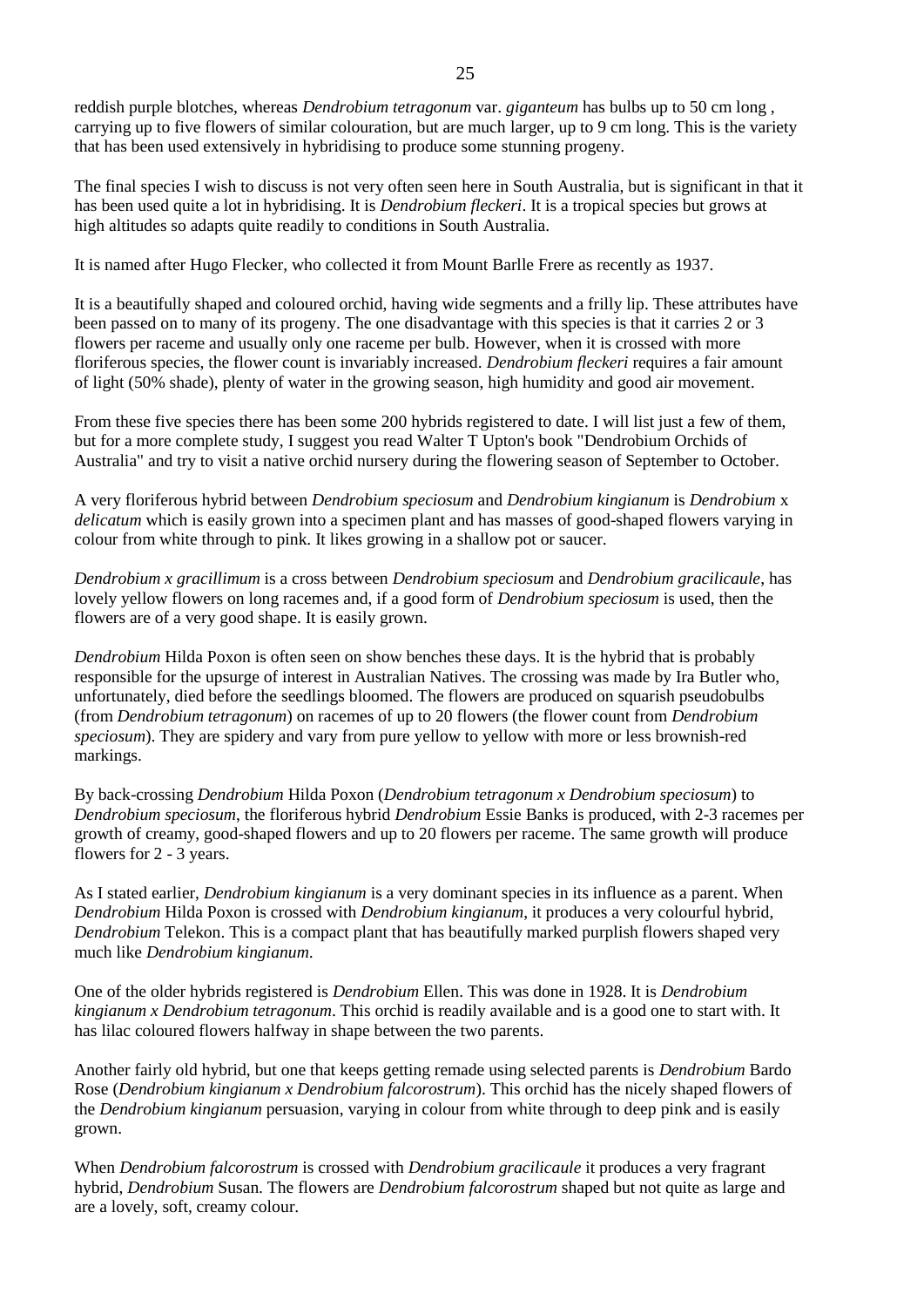By mating *Dendrobium falcorostrum* with *Dendrobium fleckeri*, *Dendrobium* Peter is produced. This is a very attractive, solid yellow hybrid produced on small plants.

The species that has had the greatest effect on hybridizing would possibly be *Dendrobium tetragonum*. I have already discussed *Dendrobium* Hilda Poxon. A similar one is *Dendrobium* Kim Heinze, which has no less than five species in its background, but *Dendrobium tetragonum* being so dominant, has stamped its mark on it. - starry flowers on slim pseudobulbs, varying in colour in the yellows, greens and browns with purple markings.

In recent years, the breeders have tried to introduce other colours into the cool-growers which are predominantly white, yellow or pink. They have done this by using the tropical species *Dendrobium bigibbum* and, in doing so, have bred a certain amount of cold-tolerance into the progeny. One of the first was *Dendrobium* Pee Wee (*Dendrobium bigibbum x Dendrobium tetragonum*), which is a lilac coloured flower about 6 cms across and having segments about 6mm across. Easily grown if given a favoured position in the shadehouse during winter.

When *Dendrobium* Pee Wee is back-crossed to *Dendrobium tetragonum* it makes *Dendrobium* Rosella, an aptly named hybrid having all the colours of that well known bird. Treatment is the same as for *Dendrobium* Pee Wee.

These, of course, are only a few of the many hybrids currently registered and more are being produced every month.

Australian epiphytes are easy to grow, very rewarding and, they are our own orchids....why not grow a few?

#### RECOMMENDED FURTHER READING

*Dendrobium* Orchids of Australia - Walter T Upton.

Native Orchids of Australia - David L. Jones

#### CONSERVATION NEWS Bob Bates

N.O.S.S.A. Conservation group continued its bush-care work at Scott Creek Conservation Park on Sunday 26 March with a visit to Fox Bog. Twelve Members spent three hours each cutting and spraying blackberry re-growth.

This high potential conservation site was once the scene of an intensive garden with goats, vegetables and an orchard. Needless to say, once it became part of the Park, blackberries, willows and grasses took over. The bog, set in a small gully, is rimmed by a 10m sandstone cliff at one end and a waterfall at the other. The cliff was covered with ivy but this is gone now. Over recent years, New Zealand flax has been dug out and blackberries slashed and poisoned. The willows were cut down and grasses sprayed with herbicide.

Already the bog is recovering with silky ti-tree, sword fern and rushes returning. During our visit many orchids were noted. Some such as *Eriochilus* aff. *cucullatus* and *Genoplesium* aff. *rufum* were in flower along the track while the seed pods of *Dipodium* were in evidence. A walk through the local area showed up *Genoplesium* of another species, also undescribed. These were our reward for the hard work done in bush care.

#### KNOW YOUR MEMBERS Gerry Carne

The Native Orchid society of South Australia owes its foundation primarily to two of our Life Members: Roy Hargreaves and Les Nesbitt. Both saw a need in South Australia for a group to be available to be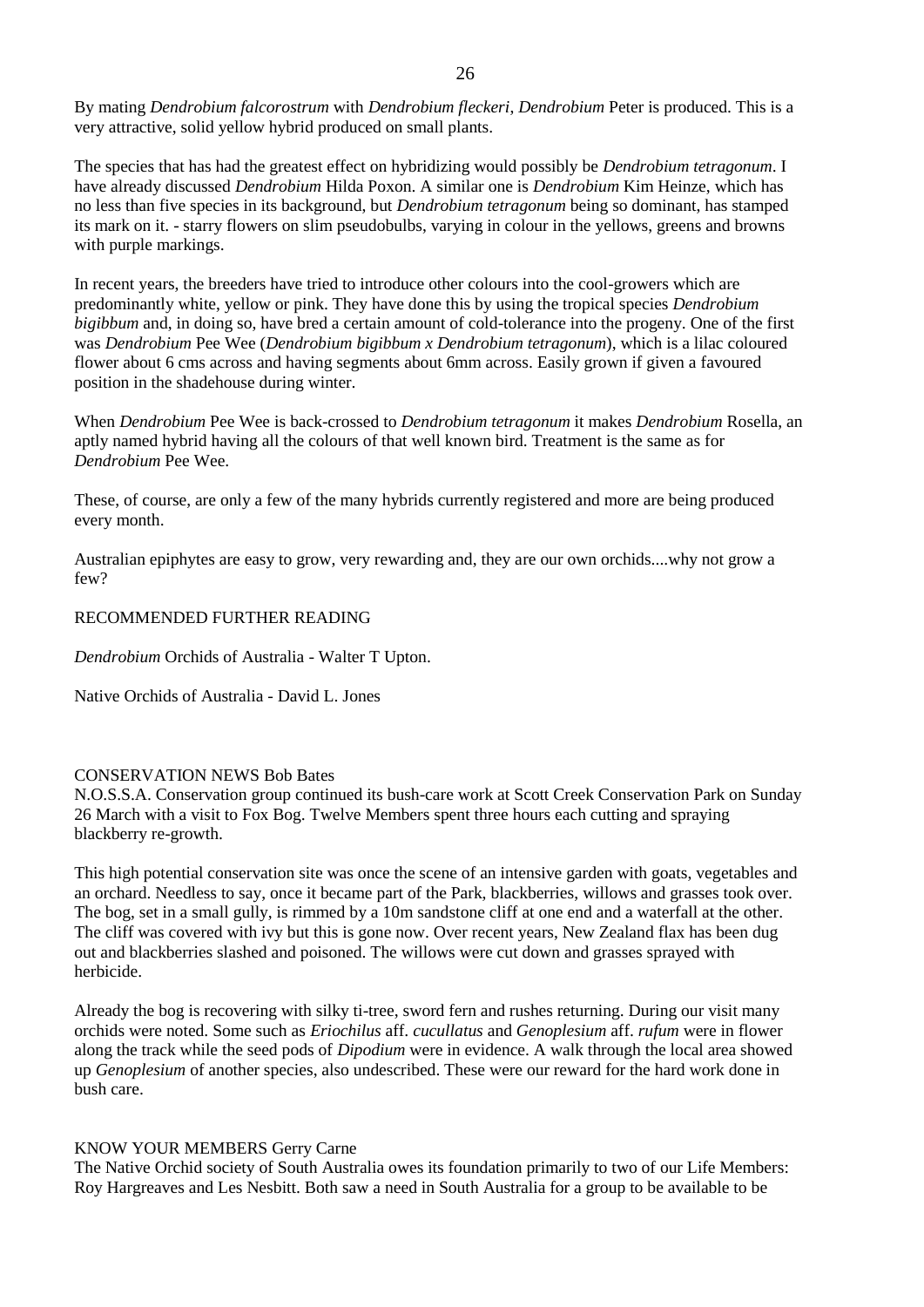called upon to rescue native orchids from natural sites about to be developed, to grow native orchid species and to promote the need to conserve and protect South Australia's native orchid species. The inaugural meeting of the Society was held in the Assembly Hall, Goodwood Boys High School on the 22<sup>nd</sup> March 1977. Forty eight persons were present of whom 44 became Foundation Members. Les Nesbitt was elected the Society's first President, , Roy Hargreaves the Society's first Secretary and Ron Robjohns (also a Life Member) the Society's first Treasurer. Since its inception, NOSSA has grown to be recognised both nationally and internationally as a group dedicated to and active towards the conservation of native orchids (and all native flora and fauna) in South Australia.

The following is the first of several profiles that will be presented on a monthly basis, one per month, of NOSSA Members who have made significant contributions to our Society.

#### Roy Hargreaves (Life Member)

As was mentioned in last month's Journal, Roy Hargreaves has had to step down as a Committee Member after actively serving NOSSA in office for 23 years. During this time Roy missed only 5 meetings, two of these in the past few months. One of the two real founders of the Native Orchid Society of South Australia, Roy served as its first Secretary (a position he held for six years) and remained a Committee Member from 1977 through 1999. Until very recently, Roy was involved with the NOSSA Journal since our very first Journal some 22 years ago. Throughout his 23 years on Committee, Roy was an up front participant in virtually all of NOSSA's activities; a keen conservationist, a mentor to many, a public relations officer, an ambassador and a liaison person with numerous groups including SGAP, OCSA, Parks and Wildlife, the Adelaide Botanic Gardens, Black Hill Flora Research Centre, various journalists and broadcasters and perhaps most importantly, with primary and secondary school children. Roy has given away hundreds of pots of Pterostylis curta in an endeavour to encourage others into developing an interest in Australian native orchids, and as a consequence is often affectionately known as Mr Curta. Roy was one of the initiators of the R S Rogers Orchid House which was originally located in the Botanic Gardens. He oversaw the removal of the orchid house and its large collection of terrestrial orchid species to the Black Hill Research Centre, and took the responsibility of maintaining and looking after the collection there until very recent times. Roy was an organiser of the Society's Annual Spring Show since its inception in 1981 and of numerous other shows and displays in South Australia. He organised several orchid rescues and was involved in numerous others. The Roy Hargreaves Prize is awarded annually for the best terrestrial species displayed at our Spring Show. On 26 January, 1997, Roy was awarded the Order of Australia Medal for his many contributions to the conservation of native orchids in Australia. He is a member of the Australian Orchid Foundation. NOSSA is honoured to have Roy as a Member.

*Dockrillia cucumerina* 1842 Macleay ex Lindley) Brieger by Len Field A.N.O.S. Newcastle Group

The following text and photograph have been taken from Australian Native Orchids - Description and Culture Notes, written and published by Len Field for A.N.O.S. Newcastle Group. It has also been published in the Orchadian. (1997). The text has been retyped and hopefully no errors have been introduced into the text.

Common name cucumber orchid because of the cucumber shape of the leaves. Named from the Latin *cucumerinus*. Also known as *Callista cucumerinuma* Rev. Kuntze 1891. First found by W. S. Macleay near Camden N.S.W. in 1842.

Found from the Burragorang Valley in Eastern N.S.W. Westward to the Blue Mountains and up to South East Queensland. It is an orchid of the Eastern Coast and adjacent ranges, (reaching its best growing area about 35 kilometres from the coast). It does not grow on the Western slopes and this is a Southern orchid that does not extend to the tropics, A strange orchid with a creeping much branched rhizome and alternate dark green leaves that are thick, tough and tuberculate.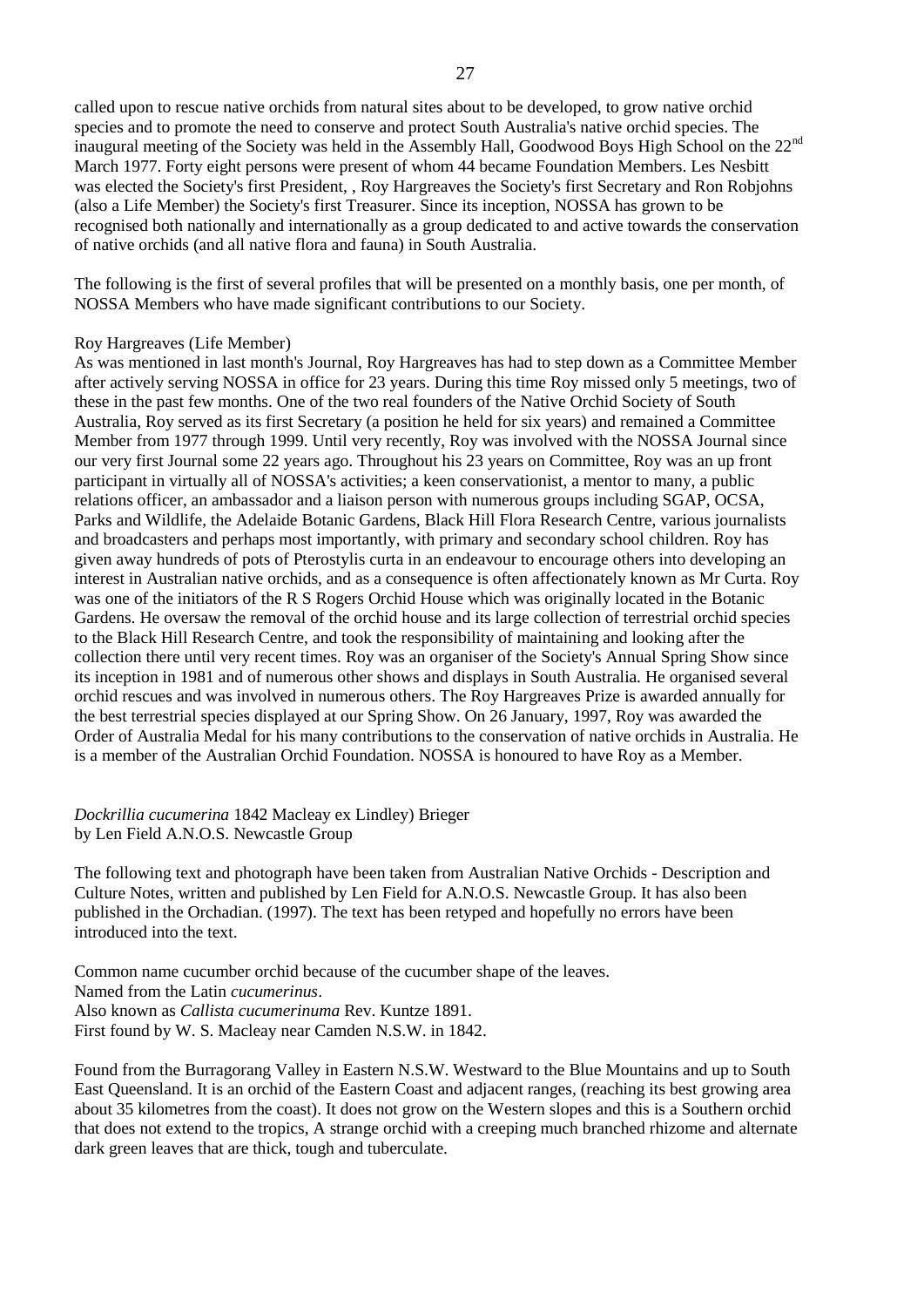Nearly always found on the River Oaks *Casuarina cunninghamiana* where it prefers to hang onto the underside of lateral limbs that overlook the water, although it can also be quite prolific on the main trunk. Can also be found growing on red ceder *Cedrela australis* now *Toona australis* and the Morton Bay Fig *Ficus rnacrophylla* also can sometimes be found growing on rocks (lithophytic). This orchid is very endemic to its growing area where it can become very prolific with the River Oaks absolutely covered in them while close by outside this area it can be non existent. While in nature their numbers would have been greatly reduced to what they once used to be as have all our native orchids, it does not seem to have sustained the loss of habitat that these other orchids have suffered. This is not due to any other reason than that the roots of their host tree, the mighty River Oak is needed to hold the banks of the rivers and streams to prevent erosion.



While on a very recent trip to the area where these orchids can be found I was able to see huge numbers clinging to the trees and one old River Oak that had fallen due to old age and high wind that was covered in this orchid. The long drought did not seem to have had any effect on them as they all looked quite healthy, but this is not always so as some I saw several years ago near Armidale N.S.W. where the heat and dry weather at the time had dried the creek up and allowed the orchids to dry out so much they had withered and fallen off the trees onto the ground. This would be unusual as they can tolerate severe cold and cold winds with no ill effects, also hot winds do not seem to effect them as long as they can hang near or over water with their backs to the sun preferably in shade, and then dry out during the day and then receive cool moist air at night from dew and fogs.

In 1969 a Mr and Mrs D. Walters found what was no doubt a natural cross between *Dockrillia cucumerina* and *Dockrillia bowmanii*. I was shown this plant a short time later and it left no doubt that this was a genuine cross of these two species. *Dockrillia cucumerina* is closely related to *Dockrillia linguiformis* with which it can be found growing with in the same area.

Flowering takes place quite often but irregular throughout the Summer extending from late Spring to early Autumn. Racemes and peduncle are short with four to ten flowers 13 mm to 18 mm in diameter coloured white or greenish with reddish stripes. This colour does not seem to alter much no matter from where the plant comes and flowers can last up to two weeks.



Cultivation: This would be one of the harder orchids to establish and grow, it is also a very slow grower and prefers shade (in nature it grows under limbs or on the South side of the host trees). When transplanting to its new host which should be a dry medium such as black tree fern, natural cork, hardwood etc., or attached to a made up cylinder, it should be attached firmly and better success can be had if only about six leaves of the growing ends are used. Transplanting should only be attempted during the Summer months. Nylon fishing line is a good material to use to attach it to its new host. It likes to be wet at night and then dry out during the day so it would need to be watered well during the warmer growing months. As I have said, this is a very hard orchid to grow and a sign that it is not happy and conditions are not right is that the plant slowly fades away over a long period until eventually there is nothing left. The main reason for this I feel is the loss of benefits it gained from its association with its near to water environment. A very weak solution of a Urea based fertilizer sprayed on can assist growth.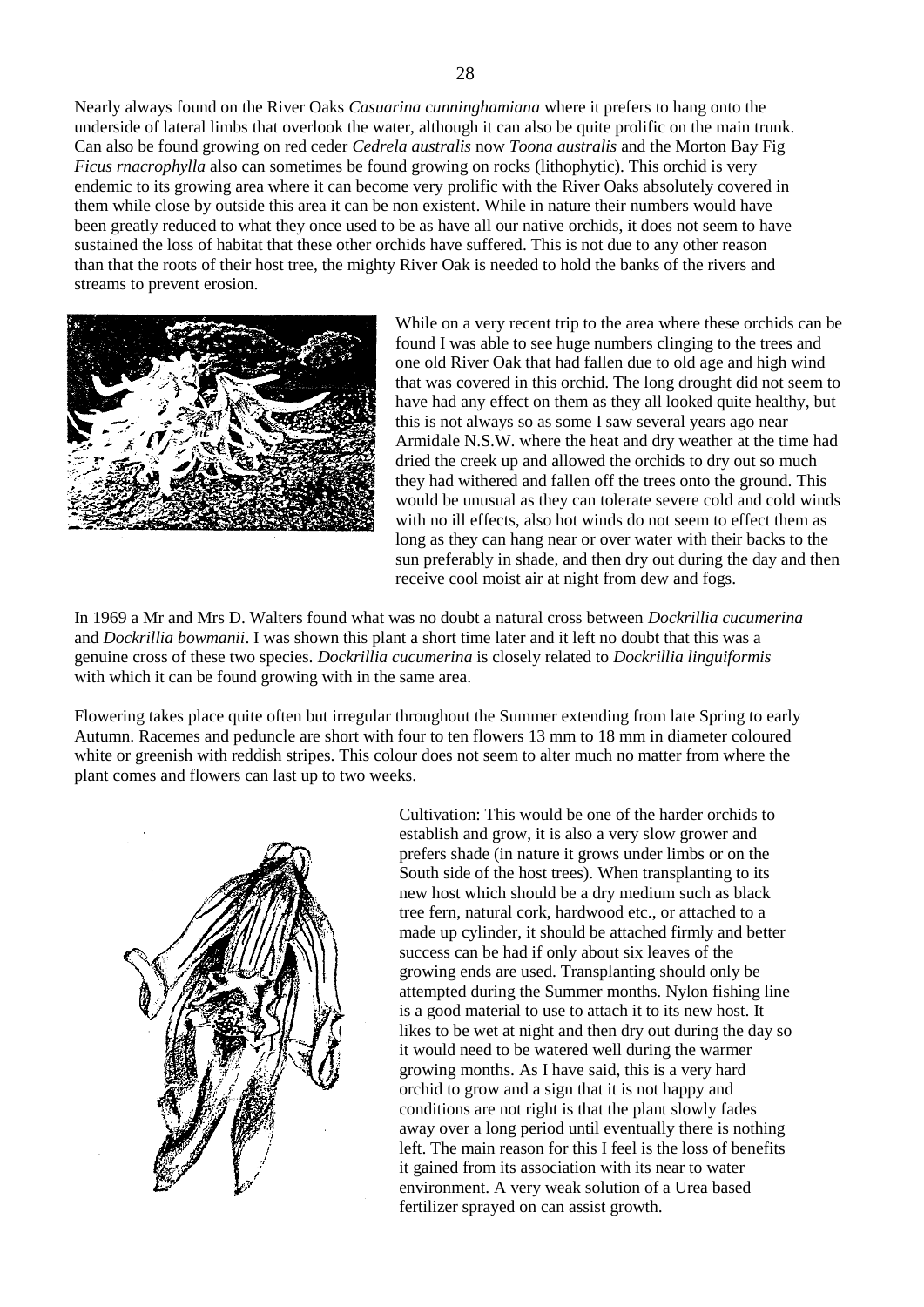"The most successful and happy orchid growers seem to be those who have no reason for being successful and happy" **from Orchid Wise by Roger** from Orchid Wise by Roger Rankin

#### R. S. ROGERS SHADEHOUSE by Roy Hargreaves

When the Late Jim Simmons was President of N.O.S.S.A., he became involved with the Australian Orchid Foundation through Gerald McCraith. It was through this association that a decision to build a shadehouse (the R.S. Rogers Shadehouse) in Adelaide to cultivate a collection of Australian native terrestrial orchids was considered. The orchid house was built in 1982.

Jim Simmons and I were asked by the N.O.S.S.A. Committee to select one of two nominated areas at the Adelaide Botanic Gardens and recommend the one that would provide the better conditions for establishing a collection of native terrestrial orchids. The collection that was to be housed in a shadehouse was to be used for research by visiting scientists, and to maintain in cultivation, as many terrestrial orchids as viable that could be reintroduced into the bush should natural populations be destroyed through development or natural means. The site selected was immediately behind the "stables" in the south eastern sector of the gardens.

The galvanised pipe-framed shadehouse was partially funded by a \$1000 gift from the Australian Orchid Foundation, \$500 of which was later returned to the A.O.F. by N.O.S.S.A. Construction of the 6 metre x 3.7 metre x 2.1 metre high (20 ft x 12 ft x 7 ft) frame was supervised by Jim Jacobs. The frame was covered with 50% shade-cloth. Full length benches 0.6 metres wide were positioned along both sides of the shadehouse, with a 1.2 metre (4 foot) wide bench in the centre. Some 200 pots of terrestrial orchids, many from interstate, made up the collection, with Bob Bates supplying most of these.

In 1992, Dr Morley, Director of the Adelaide Botanic Gardens, advised me that he required a place for a glass-house and the shadehouse and collection were to be moved to the Black Hill Flora Research Centre (as it turned out, the glass-house was never built). Prior to being moved to Black Hill, N.O.S.S.A. had to demonstrate that the soil and tubers were free of *Phytophthora cinnamoni*, a deadly fungus that was (and still is) spreading through our soils, slowly devouring the root systems of a significant range of plants and destroying them. The collection was placed in quarantine in the shadehouse for 12 months. Mr T. Lee of the Botanic Gardens then directed me to remove one spoonful of soil from each side of every pot and to blend together the removed soil from groups of 10 pots. Aggregates of soil samples each representing soil obtained and pooled from 10 pots of terrestrial orchids and six samples from the floor of the orchid shadehouse, were placed into 4" clear plastic containers. Rainwater supplied by Mr Lee added to each container to about 1" from the rim and a pear was then placed in each. In all there were 37 containers of soil mixes representing the growing media of the entire R. S. Rogers House orchid collection.. Each container was positioned in a south facing window position in the Lecture Room at the Gardens for a period of 10 days. The pears were regularly inspected and turned and as no signs of Phytophthora were noted, the tubers were considered to be Phytophthora free and the go ahead to move the collection to Black Hill was given.

In early 1993, Ron Robjohns, Bill Dear, John Peace, Gerry Carne, Heinrich Beyrle and Roy Hargreaves , as far as I remember, were those who accurately took each pot, individually sieving for tubers and transferring the tubers and labels into paper bags, each pot's tubers being placed into separate bags, which were then sealed.

The Botanic Gardens pasteurised a trailer load of soil mix and 6 inch squat pots which were provided to N.O.S.S.A.. Several Members met in the potting shed at Black Hill to repot the tubers that were earlier placed into paper bags. Once the repotting was completed, the pots were placed in a newly constructed shadehouse (the new R. S. Rogers House). Due to its proximity to large trees, the new shadehouse proved to be too dark for ideal orchid growing conditions and after two years the 50% shadecloth was removed